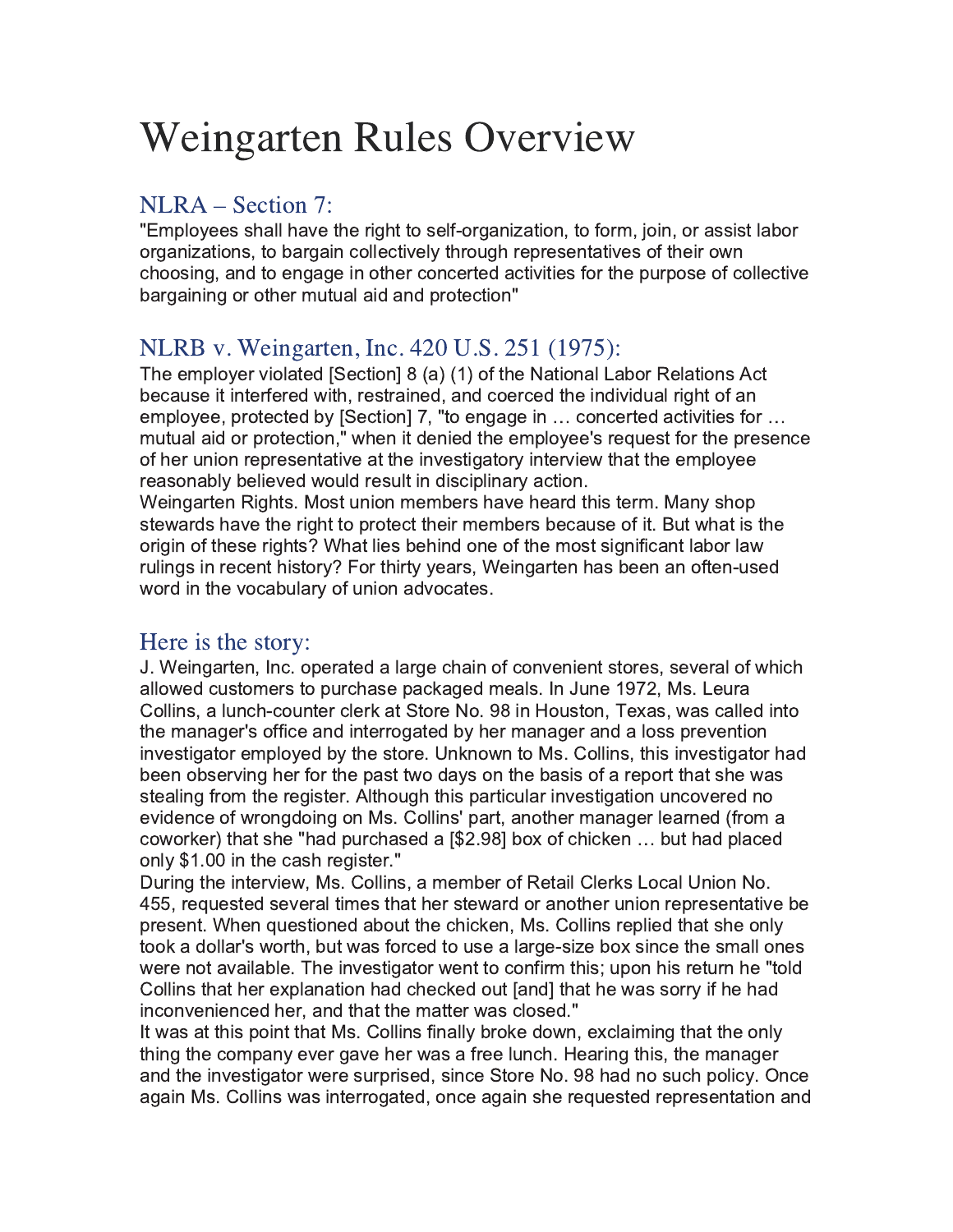once again it was denied. The investigator then asked her to sign a statement that claimed she owed the company \$160 for those "free" lunches. She refused. In Store No.2, where she had previously worked [1961-1970], free lunches were policy. It was later learned that other J. Weingarten employees, including the manager, took "free" lunches, since the company had no official policy that forbade it, a fact confirmed to the investigator who then ended the interview. Upon leaving, Ms. Collins was asked by the manager "not to discuss the matter with anyone because he considered it a private matter between her and the company [and] of no concern to others." However, Ms. Collins reported this incident to her union and an unfair labor charge was filed.

## The Purpose

One vital function of the steward is to prevent an employer from coercing or intimidating employees into confessing misconduct, especially in situations where the supervisor (or any other employer representative) engages in interrogatory techniques.

The NLRA protects union concerted activities, which includes a member's right to request union representation during investigatory interviews. This right was recognized in 1975 with the U.S. Supreme Court's ruling in NLRB v. J. Weingarten. (420 U.S. 251)\* and became known as a member's Weingarten Right.

\*Note: This opinion was delivered by Justice William Brennan and was joined by Justices Douglas, White, Marshall, Blackmun and Rehnguist [the current Chief Justice]. The dissenting opinion was filed by Chief Justice Warren Burger and joined by Justice Powell.

A lone employee, confronted by the employer's investigation and the possibility of discipline, may be either too afraid to face accusations, too inarticulate to accurately explain, or simply to uniformed to raise extenuating factors. A knowledgeable union representative could assist this employee by drawing out favorable facts or applicable mitigating circumstances.

A tangible knowledge of Weingarten is vital, since it allows the steward to:

- Serve as a (non-silent) witness to this interview
- Contradict a supervisor's possibly false account of said interview
- Prevent intimidating tactics or confusing questions by supervisor
- Prevent the member from making self-incriminating statements or admissions
- Advise the member, under certain circumstances, to deny everything
- Warn the member about losing his or her temper
- Discourage the member from informing on others, i.e., co-workers
- Identify any extenuating or mitigating factors that could benefit the member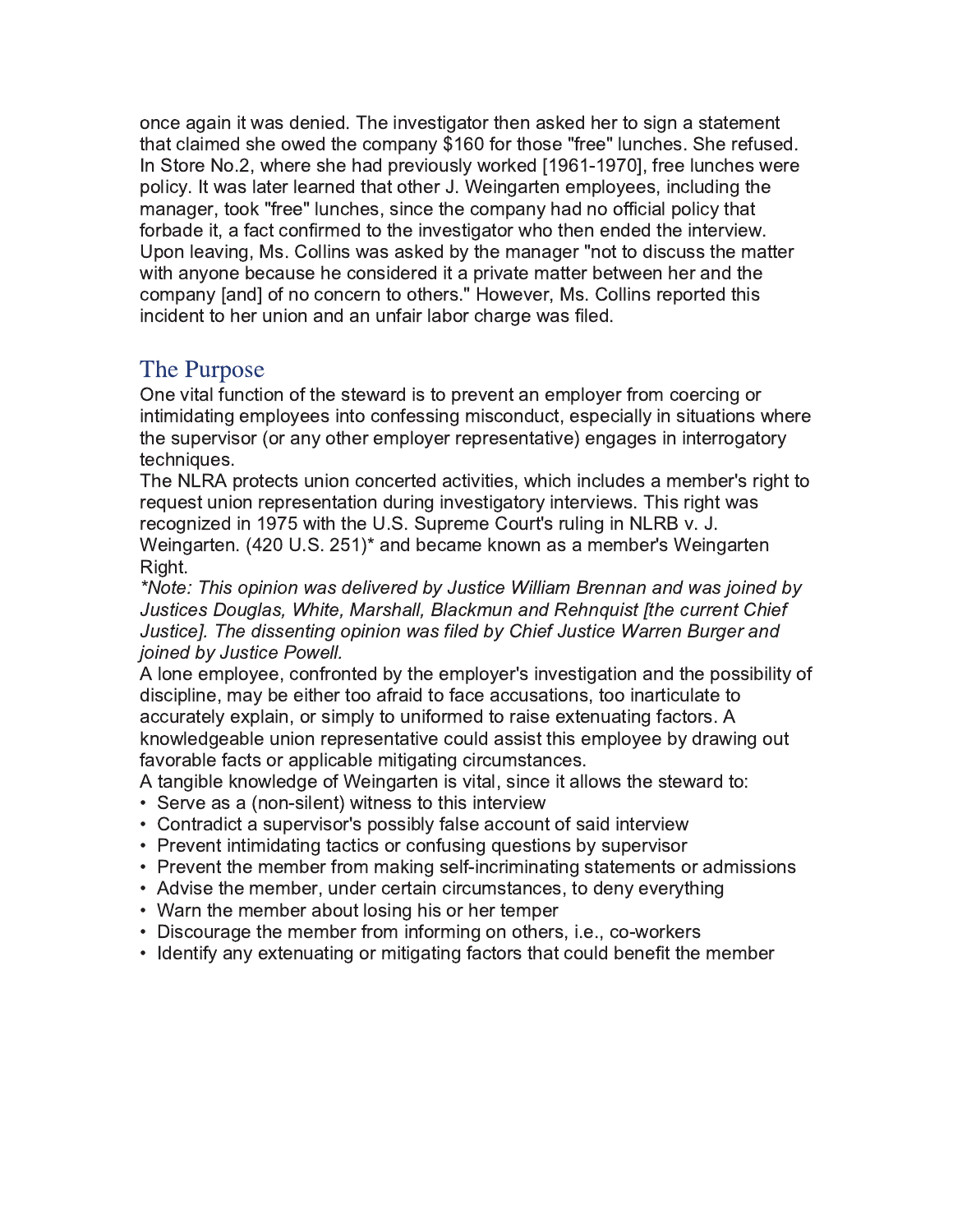# The Investigatory Interview

Weingarten Rights can be invoked ONLY in an investigatory interview, which occurs when:

- Employer Representatives (Supervisor, Manager, et. al.) question an employee about specific conduct or to obtain information that could be used as a basis for discipline.
- As a result of the above, the employee has a reasonable belief that the interview could result in discipline or some other adverse consequence. Example: an employee being questioned about an accident would be justified in fearing that he or she might be blamed.

Of course, not every interaction between employee and supervisor is an investigatory interview; for example, a supervisor speaking to a subordinate about a particular job performance. While the supervisor may no doubt question the worker about his or her performance, the likelihood of discipline is not the issue. Both parties are merely engaged in a work-related conversation – there is no investigation.

However, this workshop conversation could suddenly acquire an entirely different demeanor should the supervisor becomes hostile or the questioning turns into suspicion. In this case, any employee may become fearful; at this point would require union representation.

Yet, when a supervisor (or any agent of the employer) calls an employee into the office to warn, reprimand or impose discipline already decided, this is not  $$ according to the NLRB<sup>\*</sup> – an investigatory interview, since employee conduct is not being questioned, but rather has been observed and is being acted upon. \* Baton Rouge Water Works, 246 NLRB 995 (1979)

Shop-floor conversations: Not every administrator-initiated discussion is an investigatory interview. For example, a supervisor may talk to an employee about the proper way to do a job. Even if the boss asks questions, this is not an investigatory interview because the possibility of discipline is remote. The same is true of routine conversations to clarify work assignments or explain safety rules.

Nevertheless, even an ordinary shop-floor discussion can change its character if the supervisor is dissatisfied with the employee's answers. If this happens, the employee can insist on the presence of a union representative before the conversation goes any further.

Disciplinary announcements: When a supervisor calls an employee to the office to announce a warning or other discipline, is this an investigatory interview affording the employee a right to union representation? The NLRB says no, because the employer is merely announcing a previously arrived-at decision and is not questioning the worker. Such a meeting, however, can be transformed into an investigatory interview if the supervisor begins to ask guestions to support the decision.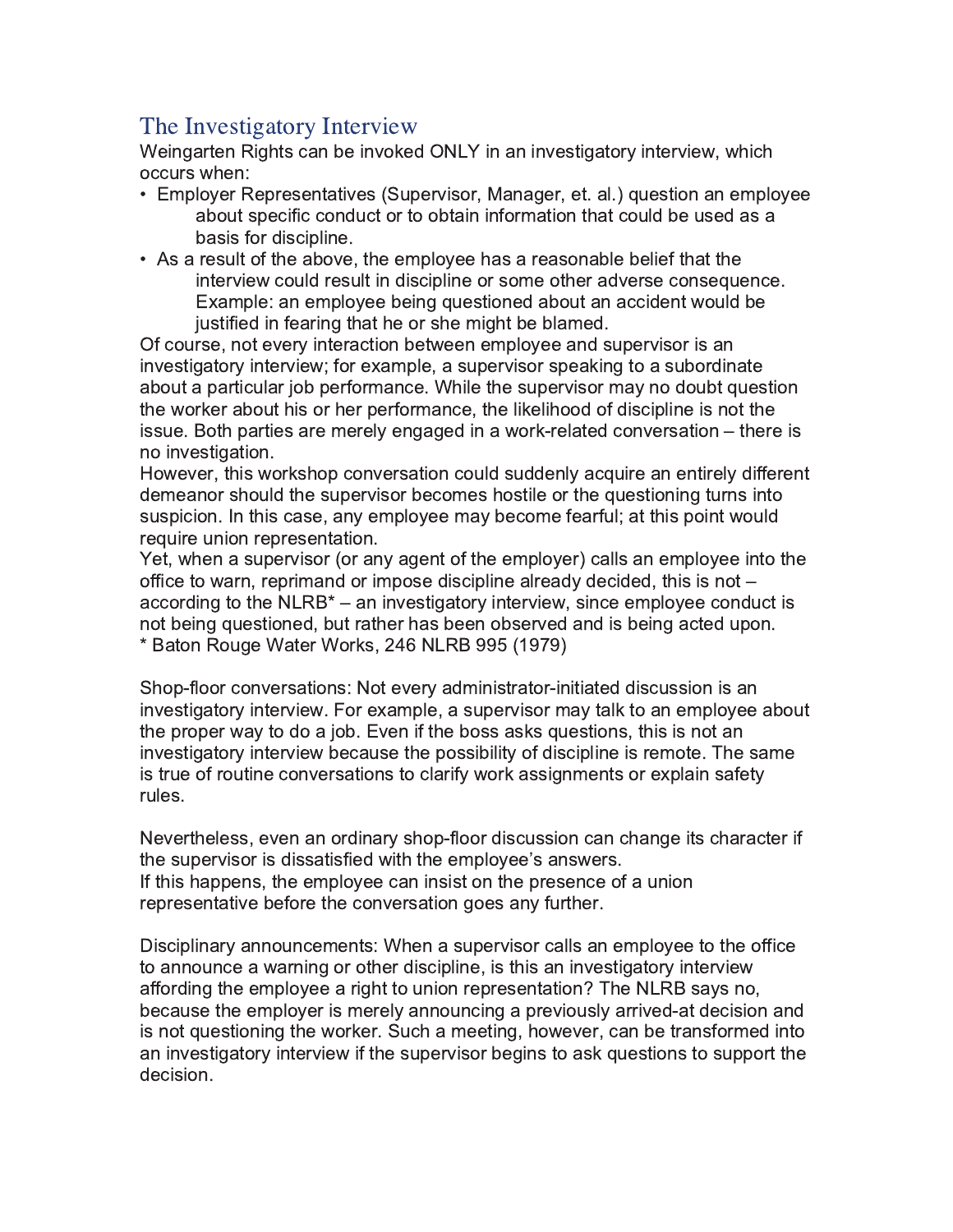Note: An employer that has followed a past practice of allowing association representatives to be present when supervisors announce discipline, must maintain the practice during the contract term.

Refusing to allow an association representative to attend would constitute an unlawful unilateral change.

## Conclusion

The right to representation is available to virtually every civilian employee in the United States. The Weingarten Decision helps clarify the correct procedures that should be followed during disciplinary meetings.

As an employee, a supervisor or as an association representative, it is your responsibility to be aware of your rights and responsibilities and to act accordingly.

## **Educating Members**

Unlike Miranda, another landmark Supreme Court case, Weingarten does not require notice at the time of questioning  $-$  or, in this case, an investigatory interview. This means that the Employer is not required to inform the employee that he or she has a right to Union representation. For the union and the steward, this means educating their membership by explaining these rights. Many local union contracts contain Weingarten in their language, such as this example: The employer recognizes the employee's right to be given representation by a steward, or a designated alternate, at any investigatory interview. The employer will remind the employee of this right at the time that the employer requests the investigatory interview.

Many local unions provide their members with wallet-sized cards that read: If this discussion could in any way lead to my being disciplined or terminated, or affect my personal working conditions, I respectfully request that my union representative, officer, or steward be present at this meeting. Until my representative arrives, I choose not to participate in this discussion.

## Weingarten and Public Employees

The original applications of Weingarten covered only those employers under the National Labor Relations Act; therefore, it did not address public employers. However, each state has its own laws for public sector employees – and, each state will have different views on the right to union representation. For example, California public employees have the same rights during an investigatory interview, as do private sector employees. In any case, public sector employees are protected by the due process tenets provided in the Fifth and Fourteenth Amendments of the U.S. Constitution.

Note: Weingarten Cards (English and Spanish) can be ordered through the **Teamsters Education Department.**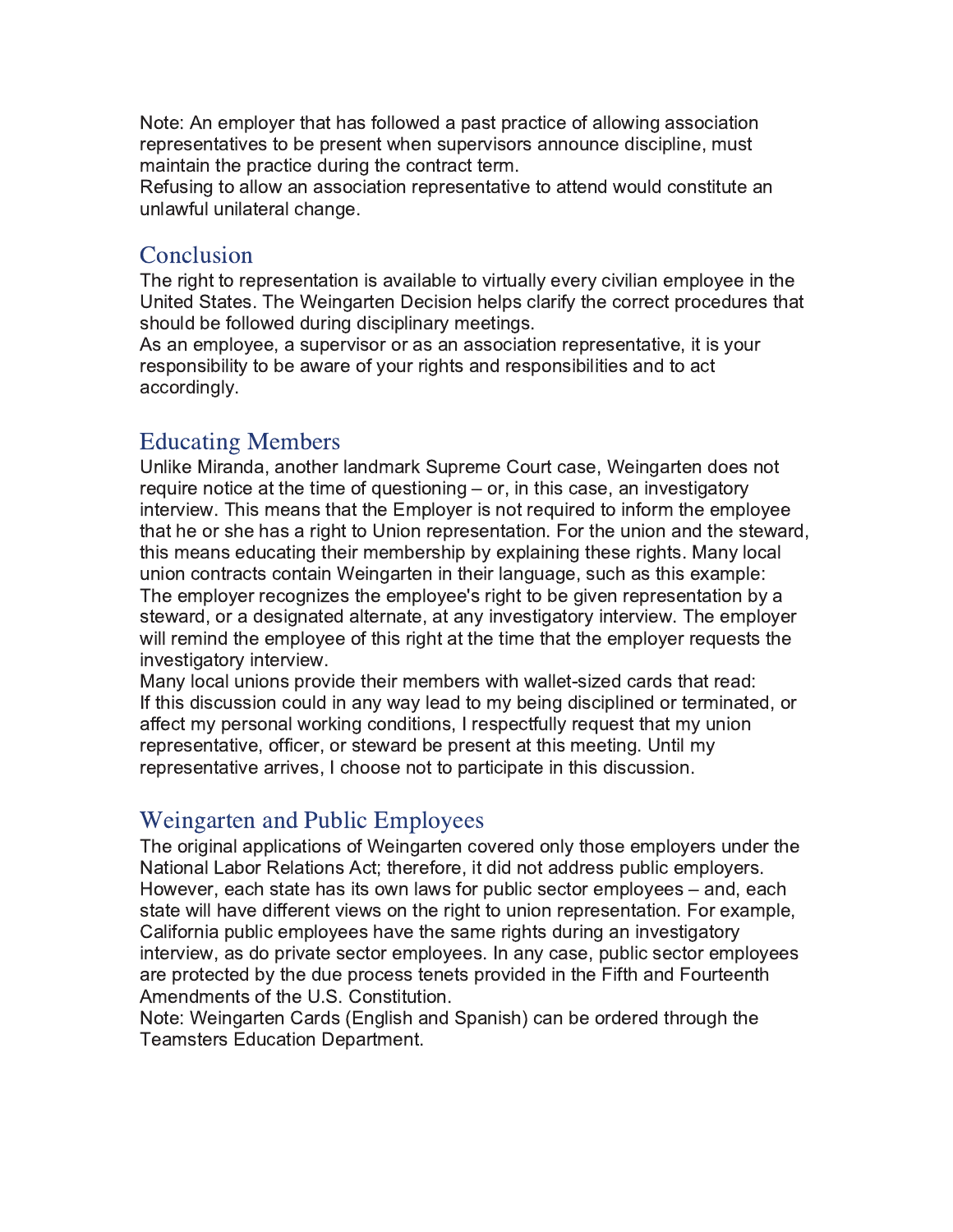# **Steward Rights**

Employers sometimes assert that the only function of a steward at an investigatory interview is to observe the

discussion; in other words, to be a silent witness. This is incorrect. The steward must be allowed to advise and

assist the employee in presenting the facts. When the steward arrives at the meeting:

• The supervisor or manager must inform the steward of the subject matter of the interview: in other

words, the type of misconduct being investigated. 197

• The steward must be allowed to have a private meeting with the employee before questioning begins. 198

• The steward can speak during the interview, but cannot insist that the interview be ended. 199

• The steward can object to a confusing question and can request that the question be clarified so that the

employee understands what is being asked. 200

• The steward can advise the employee not to answer questions that are abusive, misleading, badgering, or

harassing. 201

Weingarten Card

(If called to a meeting with management, read the following or present this card to management when the meeting begins.)

If this discussion could in any way lead to my being disciplined or terminated, or affect my personal working conditions, I respectfully request that my union representative, officer, or steward be present at this meeting.

Until my representative arrives, I choose not to participate in this discussion.

#### \*\*\*You can and should print out the last two pages of this document on some card stock paper. Print one side then flip over and print the other page on the back. Cut the now two sided card out and share them with your **Sisters and Brothers.**

### **NLRB CHARGES**

An employer's failure to comply with a worker's request for union representation, or a violation of any other

Weingarten right, is an unfair labor practice. Unless a grievance is pending on the matter, the NLRB does not defer Weingarten charges. 203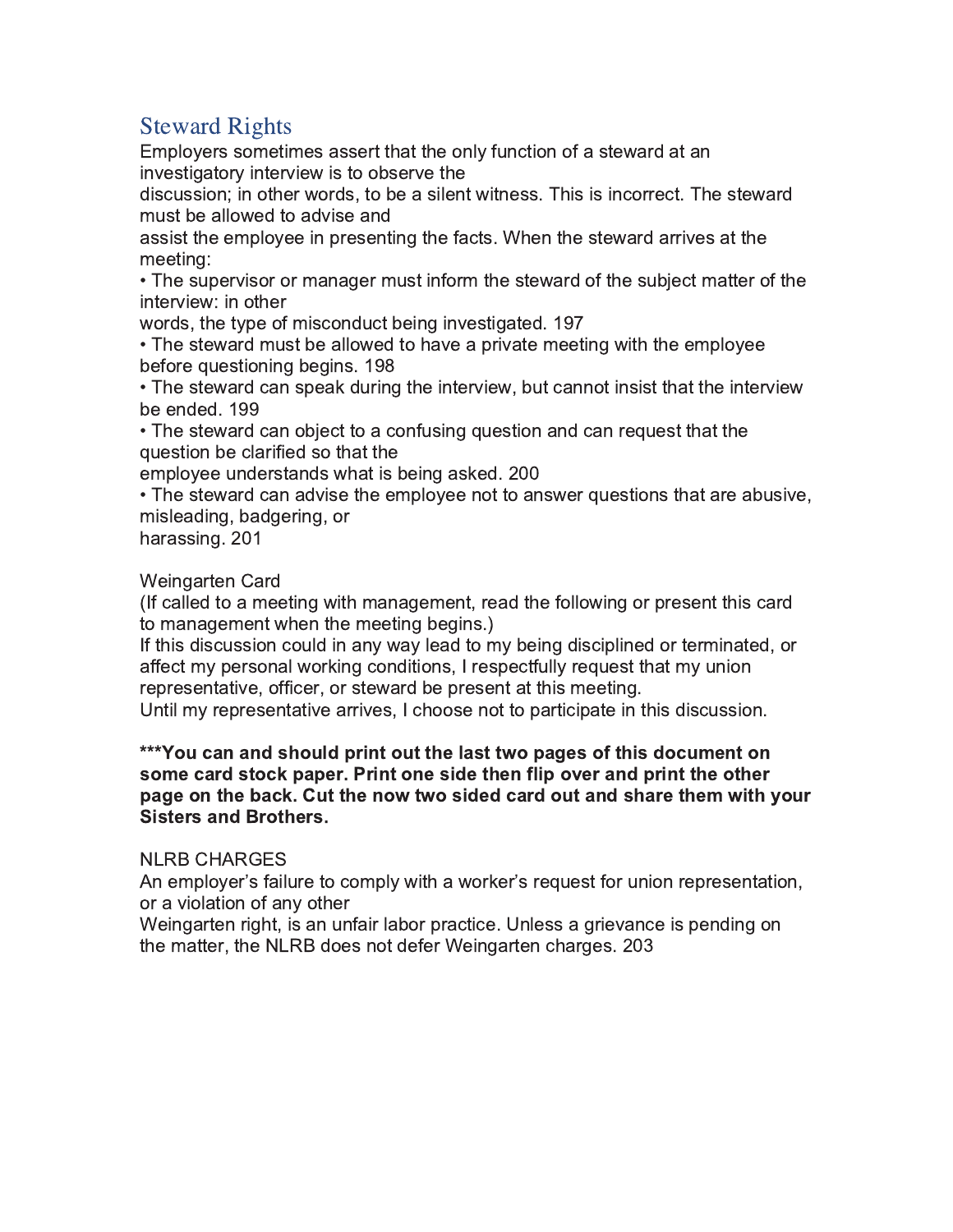#### **QUESTIONS AND ANSWERS**

#### STEWARD'S REQUEST

Q. If I see a worker being questioned in a supervisor's office, can I ask to be admitted?

A. Yes. A steward has a right to insist on admission to a meeting that appears to be a Weingarten interview. 204

If the interview is investigatory, the employee must be allowed to indicate whether he or she desires the steward's presence. 205

#### **COERCION**

Q. An employee, summoned to a meeting with her supervisor, asked for her steward. The supervisor said.

"You can request your steward, but if you do, I will have to bring in the plant manager and you know how temperamental she is. If we can keep it at this level, things will be better for you." Is this a Weingarten violation?

A. Yes. The supervisor is raising the specter of increased discipline to coerce an employee into abandoning her Weingarten rights. 206

#### CAN EMPLOYEE REFUSE TO GO TO MEETING?

Q. A supervisor told an employee to report to the personnel office for a "talk" about his attendance. The employee asked to see his steward but the supervisor said no. Can the employee refuse to go to the office without seeing his steward first?

A. No. Weingarten rights do not arise until an investigatory interview actually begins. The employee must make a request for representation to the person conducting the interview.207 An employee can only refuse to go to a meeting if a supervisor makes clear in advance that union representation will be denied at the interview, 208

#### MEDICAL EXAMINATION

Q. Our employer requires medical examinations when workers return from medical leaves. Can an employee insist on a steward during the examination? A. No. A run-of-the-mill medical examination is not an investigatory interview. 209

#### LIE DETECTOR TEST

Q. Do Weingarten rights apply to polygraph tests?

A. Yes. An employee has a right to union assistance during the pre-examination interview and the test itself. 210

#### SOBRIETY TEST

Q. If management asks an employee if he will submit to a test for alcohol, does Weingarten apply?

A. Yes. The employee must be allowed to consult with a union representative to decide whether or not to take the test. 211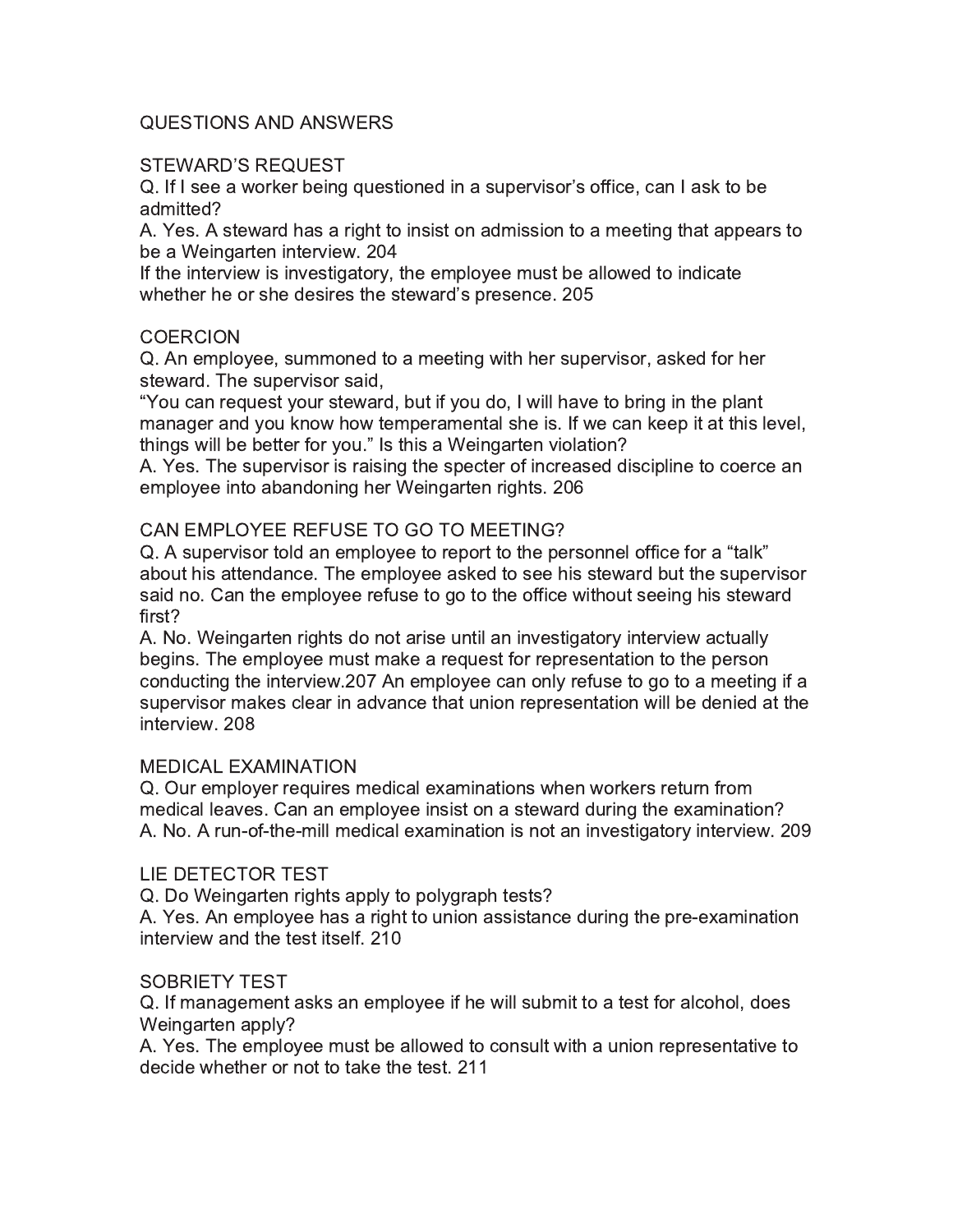LOCKER SEARCH

Q. If a guard orders an employee to open a locker, can the employee insist on a steward being present?<br>A. No. A locker search is not an investigatory interview. 212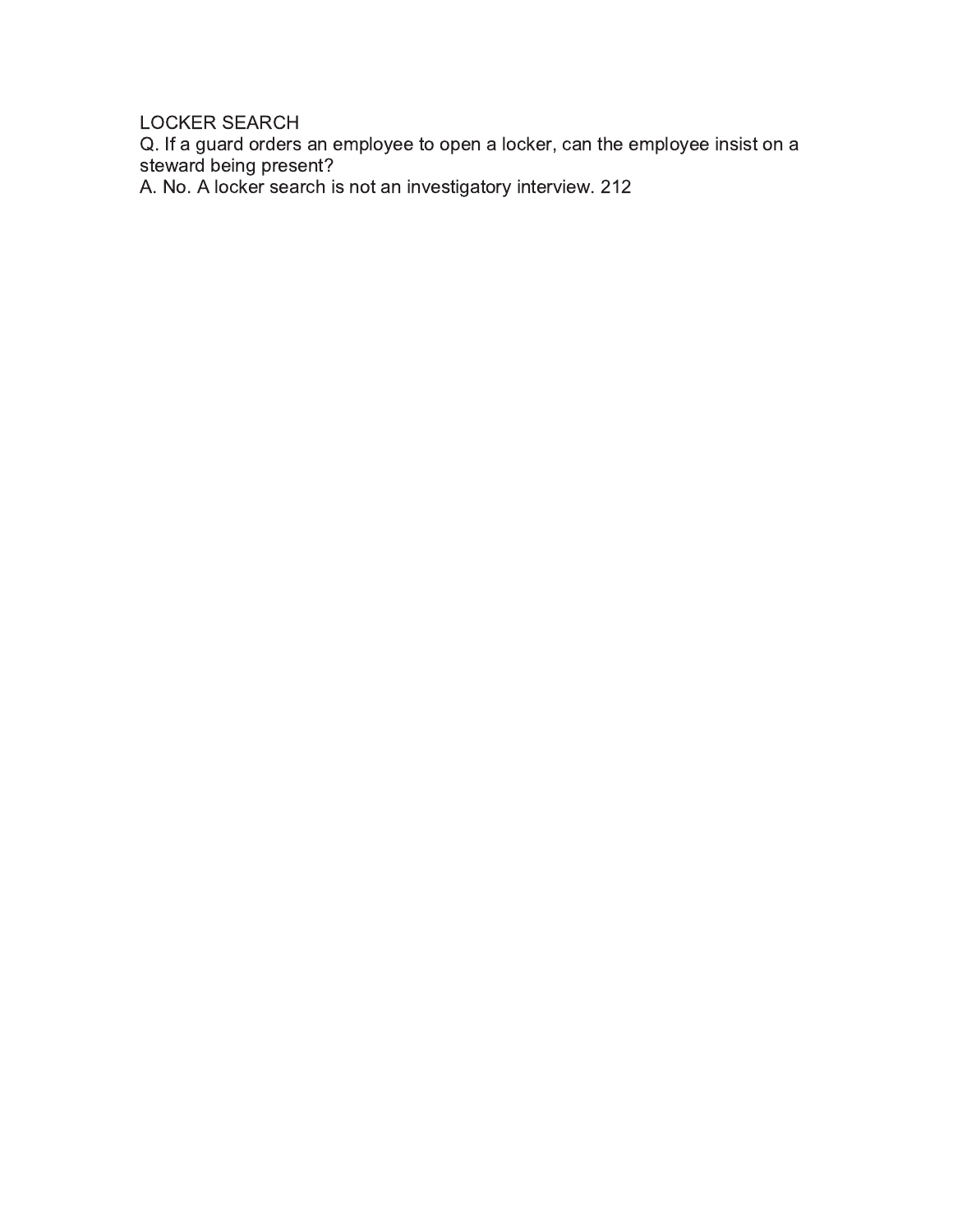#### **COUNSELING SESSION**

Q. An employee was given a written warning for poor attendance and told she must participate in counseling with the human relations department. Does she have a right to a union steward at the counseling sessions?

A. This depends. If notes from the sessions are kept in the employee's permanent record, or if other employees have been disciplined for what they said at counseling sessions, an employee's request for a steward would come under Weingarten.213 But if management gives a firm assurance that the meetings will not be used for discipline, and promises that the conversations will remain confidential, Weingarten rights would probably not apply. 214

#### PRIVATE ATTORNEY

Q. Can a worker insist on a private attorney before answering questions at an investigatory interview?

A. No. Weingarten only guarantees the presence of a union representative. 215

#### **TELEPHONE INTERVIEW**

Q. Over the weekend, a supervisor called a worker's home to ask about missing tools. Did the worker have to answer the questions?

A. No. Weingarten applies to telephone interviews. An employee who fears discipline can refuse to answer questions until the employee has a chance to consult with a union representative. 216

#### **STEWARD OUT SICK**

Q. If a worker's steward is out sick, can the worker insist that a Weingarten interview be delayed until the steward returns?

A. Usually, no. Management does not have to delay an investigation if another union representative is available to assist the employee. 217

#### INTERROGATION OF A STEWARD

Q. If a steward is called in by supervision to discuss her work, can she insist on the presence of another steward?

A. Yes. Stewards have the same rights to assistance as other employees.218

#### **SHOP MEETING**

Q. When management calls a meeting to go over work rules, do employees have a right to demand a union representative?

A. No. Weingarten rights do not arise unless management asks questions of an investigatory nature. 219

#### **REMEDIES**

Q. If management rejects a worker's request for union assistance at an investigatory interview, induces him to confess to wrongdoing, and fires him, will the NLRB order the worker reinstated because of the Weingarten violation? A. No. The NLRB considers reinstatement to be an unwarranted "windfall" for an employee who confesses to serious misconduct. 220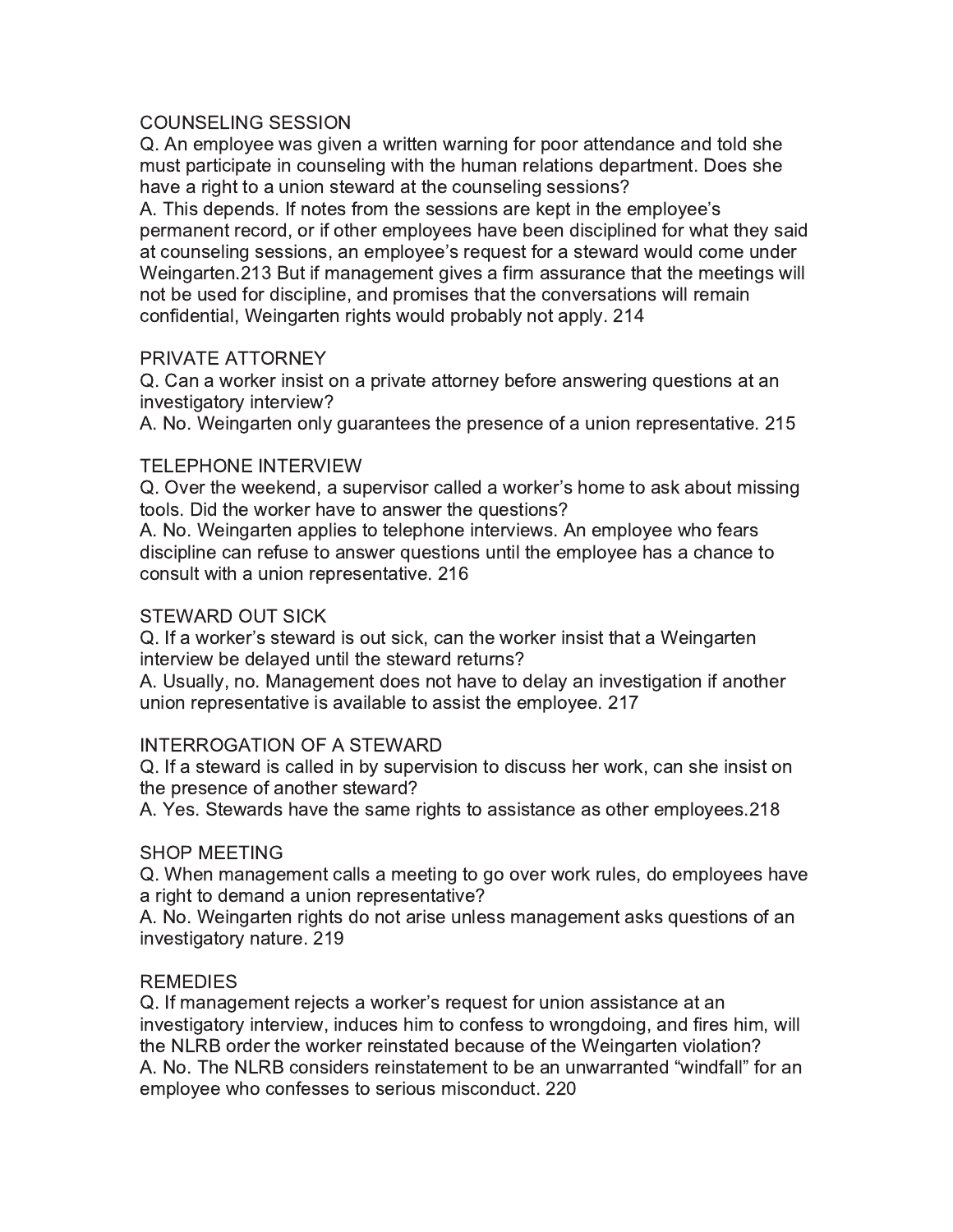The usual Weingarten remedy is a bulletin-board posting in which the employer acknowledges that it violated the Weingarten rules and promises to obey them in the future.

NOTE: The remedy is different when an employee is discharged for requesting a steward or refusing to answer questions without one. In such cases, the NLRB orders reinstatement with back pay. 221

A make-whole remedy is also imposed if an employee is demoted, transferred, or loses privileges because of a request for union representation.

#### **RECORDING THE INTERVIEW**

Q. Can a supervisor make an audio recording of an investigatory interview? A. This depends. The Weingarten decision itself does not forbid an employer from tape recording an investigatory interview. But, if this represents a new policy on the part of the employer, the steward can object on the grounds that the union did not receive prior notice and an opportunity to bargain. 222

#### PARTICULAR REPRESENTATIVE?

Q. If an employee asks to be represented by her chief steward instead of her departmental steward, must management comply?

A. Usually, yes. If two representatives are equally available, an employee's request for a particular representative must be honored. 223

#### **QUESTIONS ABOUT OTHERS**

Q. If a worker is summoned to a meeting and asked about the role of other employees in illegal activities, can he insist on assistance from a union representative?

A. Yes. Although the employee may not be involved in wrongdoing himself, he risks discipline if he refuses to inform on others or admits that he was aware of illegal activities. Because what he says at the meeting could get him into trouble, he is entitled to union representation.

#### **OBSTRUCTION**

Q. The company is interviewing employees about drug use in the plant. If I tell my people not to answer questions, could management go after me?

A. Yes. A union representative may not obstruct a legitimate investigation into employee misconduct. 224

If management learns of such orders, you could be disciplined.

#### **Notes**

195. NLRB v. J. Weingarten, Inc. 420 U.S. 251, 88 LRRM 2689 (U.S. Sup. Ct.  $1975$ ).

196. Baton Rouge Water Works Co., 246 NLRB 995, 103 LRRM 1056 (1979). 197. Pacific Telephone and Telegraph Co., 262 NLRB 1048, 110 LRRM 1411 (1982), enforced in part, 711 F.2nd 134, 113 LRRM 3529 (9th Cir. 1983). 198. U.S. Postal Service, 303 NLRB 463, 138 LRRM 1339 (1991).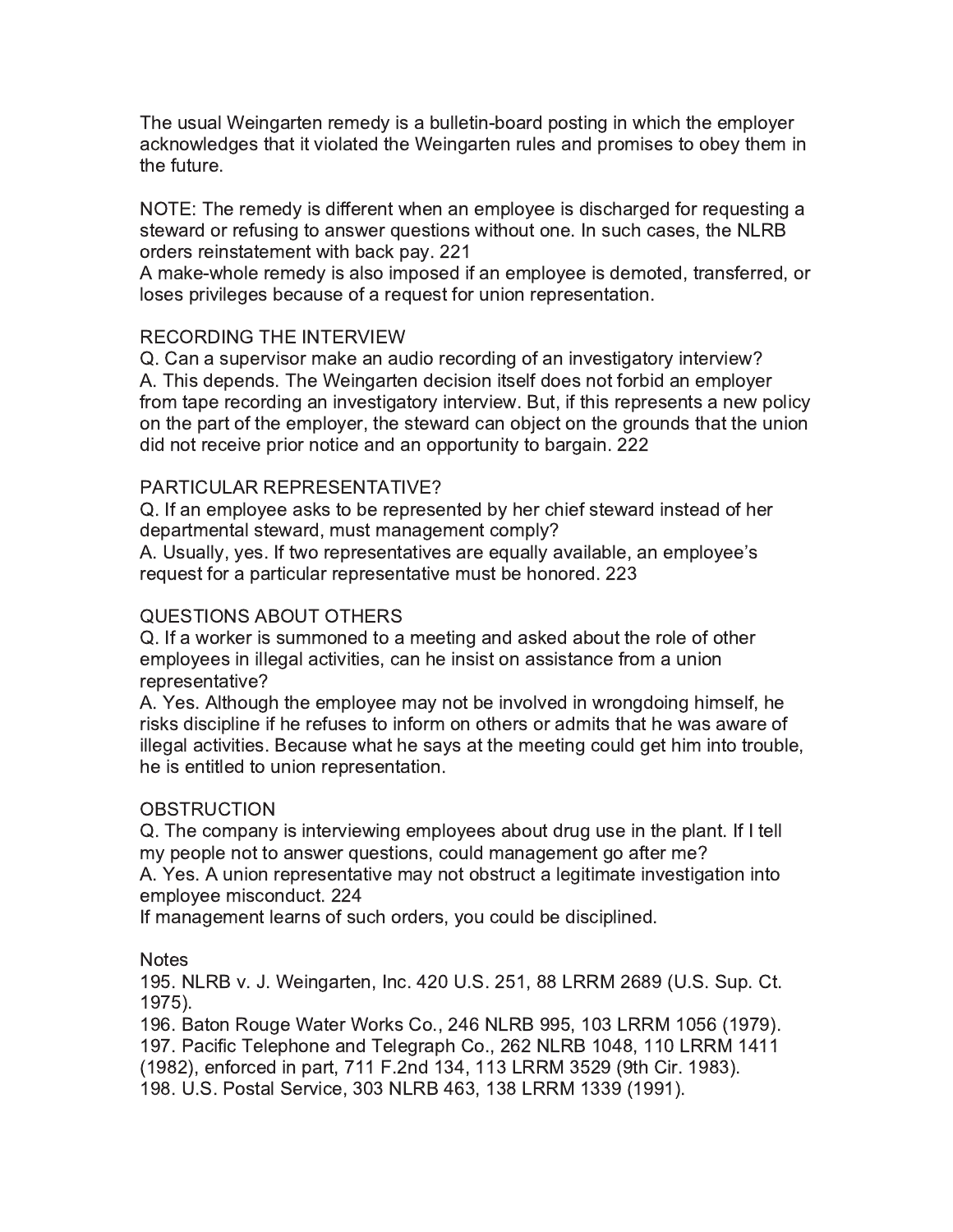199. See Southwestern Bell Telephone Co., 251 NLRB 612, 105 LRRM 1246 (1980); New Jersey Bell

Telephone co., 308 NLRB 277, 141 LRRM 1017 (1992); Yellow Freight System, Inc., 317 NLRB 115; 149 LRRM 1327 (1995) (steward may be issued a warning letter for repeatedly interrupting interview, profanity, and pounding on manager's desk).

200. U.S. Postal Service, 288 NLRB 864, 130 LRRM 1184 (1998); NLRB v. J. Weingarten, Inc. 420 U.S. 251,

260, 88 LRRM 2689 (U.S. Sup. Ct. 1975).

201. New Jersey Bell Telephone Co., 308 NLRB 277, 141 LRRM 1017 (1992). 202. NLRB v. J. Weingarten, Inc. 420 U.S. 251, 88 LRRM 2689 (U.S. Sup. Ct. 1975).

203. See Amoco Oil Co., 278 NLRB 1, 2-3, 121 LRRM 1308 (1986). 204. ILGWU v. Quality Mfg. Co., 420 U.S. 276, 88 LRRM 2698 (U.S. Sup. Ct.  $1975$ ).

205. Appalachian Power Co., 253 NLRB 931, 106 LRRM 1041 (1980). An employee's silence, after a steward asks to be present, may be considered agreement with the request. See Colgate Palmolive Co. 257 NLRB 130, 107 LRRM 1486 (1981).

206. Southwestern Bell Telephone Co., 227 NLRB 1223, 94 LRRM 1305 (1977). 207. Joseph F. Whelan Co., 273 NLRB 340, 118 LRRM 1040 (1984); Roadway Express, 246 NLRB 1127, 103 LRRM 1050 (1979).

208. See Glomac Plastics. Inc., 234 NLRB 1309, 97 LRRM 1441 (1977). enforced, 592 F.2d 94, 100 LRRM 2508 (2d Cir. 1979); Interstate Security Services, Inc. 263 NLRB 6, 110 LRRM 1535 (1982).

209. U.S. Postal Service, 252 NLRB 61, 105 LRRM 1200 (1980).

210. Consolidated Casinos Corp., 266 NLRB 988, 1008-10, 113 LRRM 1081  $(1983)$ .

211. System 99, 289 NLRB 723, 131 LRRM 1226 (1988).

212. See E.I. du Pont de Nemours & Co., 100 LRRM 1633 (Advice Memorandum 1981) (car search); Chrysler

Corp. (Advice Memorandum 1981) (cited in Walnut Hill Convalescent Home, 114 LRRM 1255 (Advice Memorandum 1983) (handbag search)).

213. Good Hope Refineries, Inc., 245 NLRB 380, 382-84, 102 LRRM 1302  $(1979).$ 

214. Amoco Chemicals Corp., 237 NLRB 394, 396-98, 99 LRRM 1017 (1978). 215. TCC Center Companies, 275 NLRB 604, 119 LRRM (1985).

216. See generally Pacific Southwest Airlines, Inc., 242 NLRB 1169, 1175-76,

101 LRRM 1366 (1979) (ALJ's conclusion that telephone interview is covered by Weingarten, not rejected by Board).

217. Coca-Cola Bottling Co. 227 NLRB 1276, 94 LRRM 1200 (1977).

218. Keystone Consolidated Industries, Inc., 217 NLRB 995, 89 LRRM 1192  $(1975).$ 

219. Northwest Engineering Co., 265 NLRB 190, 111 LRRM 148 (1982).

220. Taracorp, Inc. 273 NLRB 221, 117 LRRM 1497 (1984).

221. Safeway Stores, 303 NLRB 989, 138 LRRM 1007 (1991).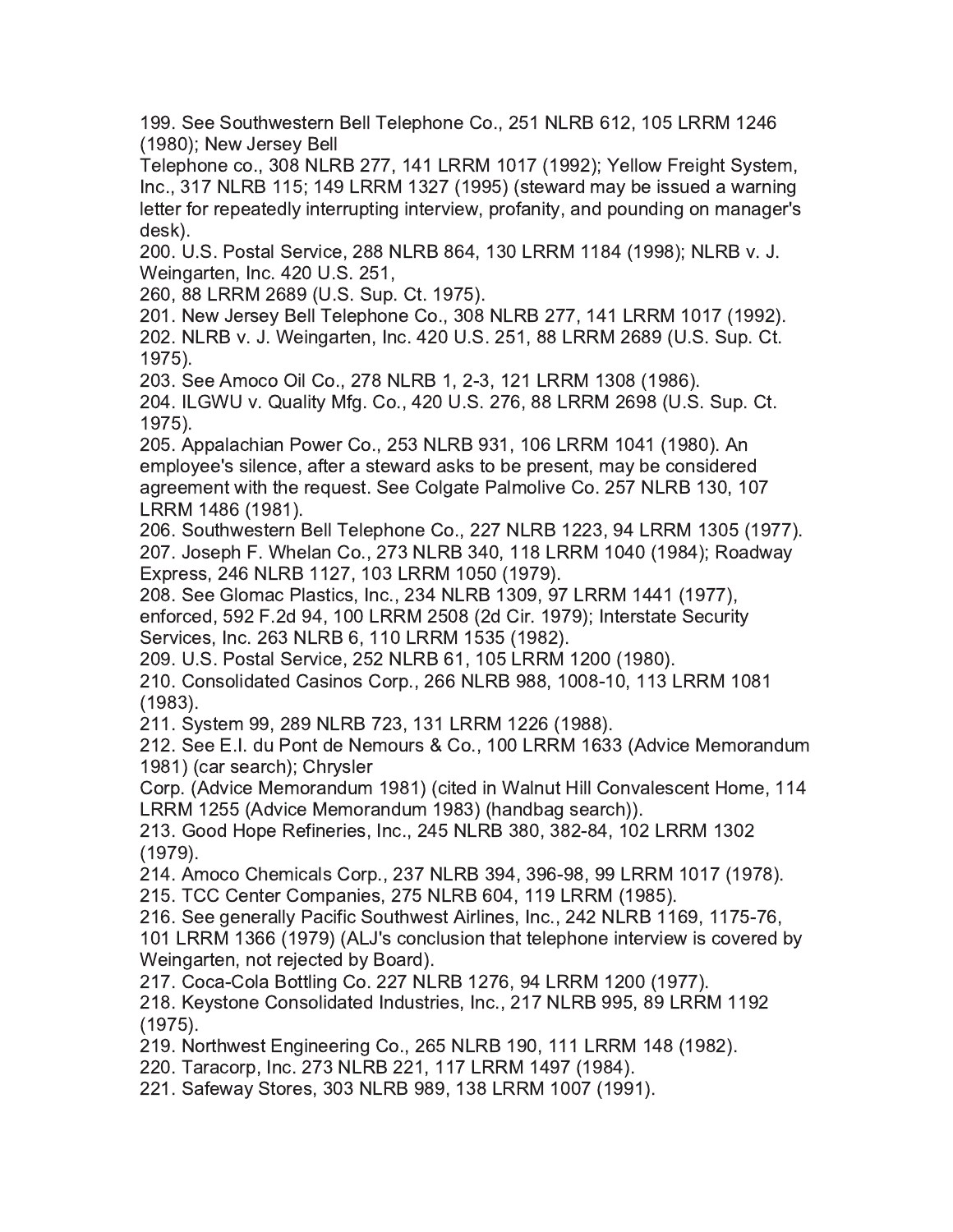222. Cf. Pennsylvania Telephone Guild, 277 NLRB 501, 120 LRRM 1257 (1985), enforced, 799 F.2d 84, 123 LRRM 2214 (3d Cir. 1986).

223. Consolidated Coal Co., 307 NLRB 976, 977-78, 140 LRRM 1248 (1992). 224. See Manville Forest Products Corp., 269 NLRB 390, 115 LRRM 1266 (1984); Cook Paint & Varnish Co., 246 NLRB 646, 102 LRRM 1680 (1979). See

also Service Technology Corp., 196 NLRB 845, 80 LRRM 1187

(1972) (employee has no right to refuse to answer questions about misconduct he has been involved in or witnessed).